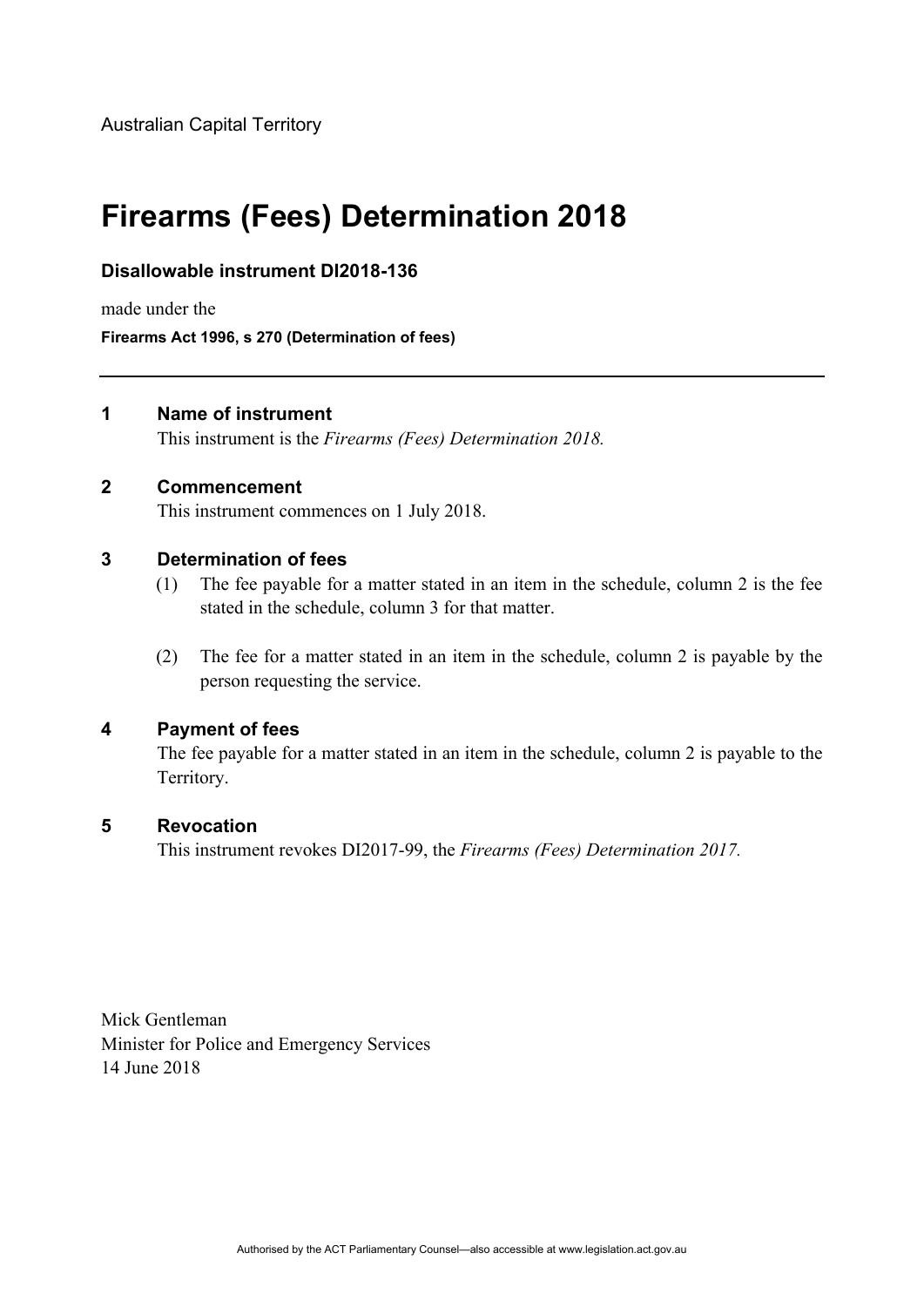# **SCHEDULE** - **FEES AND CHARGES TO BE PAID**

| Column <sub>1</sub> | Column <sub>2</sub>                                                                                                                                                                                                                                                                                                                                                                                                                      | Column 3                              |
|---------------------|------------------------------------------------------------------------------------------------------------------------------------------------------------------------------------------------------------------------------------------------------------------------------------------------------------------------------------------------------------------------------------------------------------------------------------------|---------------------------------------|
| Item                | Matter in respect of which fee or charge is payable                                                                                                                                                                                                                                                                                                                                                                                      | <b>Amount Payable</b>                 |
| 402                 | For the purpose of section 54 of the <i>Firearms Act 1996</i> in the case of an adult firearms licence for<br>an application for a Category A, B, C, D or H licence, also including fee category where the<br>applicant relies on a genuine reason of employment.                                                                                                                                                                        | \$147.00<br>(GST is not applicable)   |
|                     | Explanatory Note: Last financial year the fee was \$142.00.                                                                                                                                                                                                                                                                                                                                                                              |                                       |
| 402.1               | For the purpose of section 54 of the <i>Firearms Act 1996</i> in the case of an adult firearms licence for<br>an application for a further licence Category A, B, C, D or H licence, or a further collectors licence,<br>heirlooms licence, firearms dealer licence, firearms club armourer licence, and paintball marker<br>licence.                                                                                                    | \$46.00<br>(GST is not applicable)    |
|                     | Explanatory Note: Last financial year the fee was \$45.00. The addition of a further collectors<br>licence, heirlooms licence, firearms dealer licence, firearms club armourer licence, and paintball<br>marker licence has been included in this item to ensure that a further single application fee is not<br>charged for each, and to ensure consistency with the application fee for a further Category A, B, C,<br>D or H licence. |                                       |
| 403                 | For the purpose of section 54 of the Firearms Act 1996 in the case of an adult firearms licence for<br>an application for a collectors licence.                                                                                                                                                                                                                                                                                          | \$147.00<br>(GST is not applicable)   |
|                     | Explanatory Note: Last financial year the fee was \$142.00.                                                                                                                                                                                                                                                                                                                                                                              |                                       |
| 404                 | For the purpose of section 54 of the <i>Firearms Act 1996</i> in the case of an adult firearms licence for<br>an application for an heirlooms licence.                                                                                                                                                                                                                                                                                   | \$46.00<br>(GST is not applicable)    |
|                     | Explanatory Note: Last financial year the fee was \$45.00.                                                                                                                                                                                                                                                                                                                                                                               |                                       |
| 405                 | For the purpose of section 54 of the <i>Firearms Act 1996</i> in the case of an adult firearms licence for<br>an application for a firearms dealer licence.                                                                                                                                                                                                                                                                              | \$1,514.00<br>(GST is not applicable) |
|                     | Explanatory Note: Last financial year the fee was \$1,456.00.                                                                                                                                                                                                                                                                                                                                                                            |                                       |
| 406                 | For the purpose of section 54 of the <i>Firearms Act 1996</i> in the case of an adult firearms licence for<br>an application for a firearms dealer club armourer licence under the <i>Firearms Regulation 2008</i> ,<br>section 26.                                                                                                                                                                                                      | \$198.00<br>(GST is not applicable)   |
|                     | Explanatory Note: Last financial year the fee was \$191.00.                                                                                                                                                                                                                                                                                                                                                                              |                                       |
| 407                 | For the purpose of section 54 of the Firearms Act 1996 in the case of an adult firearms licence for<br>an application for a paintball marker licence.                                                                                                                                                                                                                                                                                    | \$147.00<br>(GST is not applicable)   |
|                     | Explanatory Note: Last financial year the fee was \$142.00.                                                                                                                                                                                                                                                                                                                                                                              |                                       |
| 408                 | For the purpose of section 72 of the <i>Firearms Act 1996</i> in the case of the issue of a replacement<br>adult firearms licence.                                                                                                                                                                                                                                                                                                       | \$46.00<br>(GST is not applicable)    |
|                     | Explanatory Note: Last financial year the fee was \$45.00.                                                                                                                                                                                                                                                                                                                                                                               |                                       |
| 409                 | For the purpose of section 85 of the <i>Firearms Act 1996</i> in the case of a minors firearms licence for<br>an application for a Category A, B or H licence.                                                                                                                                                                                                                                                                           | \$46.00<br>(GST is not applicable)    |
|                     | Explanatory Note: Last financial year the fee was \$45.00.                                                                                                                                                                                                                                                                                                                                                                               |                                       |
| 410                 | For the purpose of section 93 of the <i>Firearms Act 1996</i> in the case of the issue of a replacement<br>minors firearms licence.                                                                                                                                                                                                                                                                                                      | \$46.00<br>(GST is not applicable)    |
|                     | Explanatory Note: Last financial year the fee was \$45.00.                                                                                                                                                                                                                                                                                                                                                                               |                                       |
| 411                 | For the purpose of section 101 of the <i>Firearms Act 1996</i> in the case of a composite entity firearms<br>licence for an application for a Category A, B, C, D or H licence.                                                                                                                                                                                                                                                          | \$299.00<br>(GST is not applicable)   |
|                     | Explanatory Note: Last financial year the fee was \$288.00.                                                                                                                                                                                                                                                                                                                                                                              |                                       |